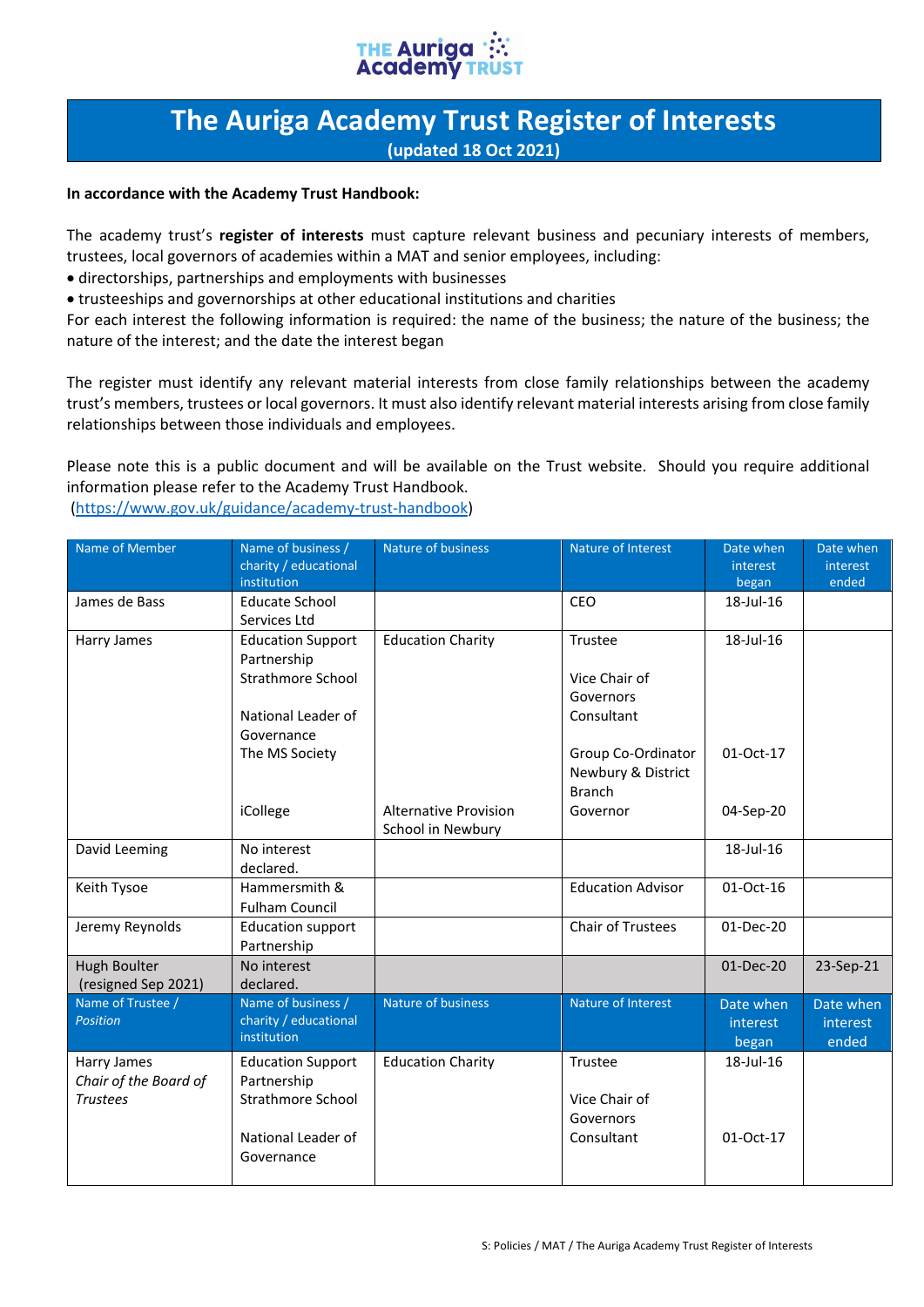

|                                                           | The MS Society<br>iCollege                                | <b>Alternative Provision</b><br>School in Newbury                          | Group Co-Ordinator<br>Newbury & District<br><b>Branch</b><br>Governor | 04-Sep-20  |           |
|-----------------------------------------------------------|-----------------------------------------------------------|----------------------------------------------------------------------------|-----------------------------------------------------------------------|------------|-----------|
| Dr Joanne Dixon<br>Vice Chair of the Board<br>of Trustees | No interest<br>declared.                                  |                                                                            | None                                                                  | 1-Oct-16   |           |
| Gaelle Newland                                            | No interest<br>declared.                                  |                                                                            |                                                                       | $1-Oct-16$ |           |
| Paul Roberts                                              | Clarendon School                                          |                                                                            | Parent at<br>Clarendon School.                                        | 7-Dec-17   |           |
| Dr Lorna Goodwin                                          | <b>First Star Scholars</b><br><b>UK</b>                   | Education                                                                  | <b>Executive Director</b>                                             | 14-Dec-18  |           |
|                                                           | Every Child Every<br>Day Trust                            | <b>Education MAT</b>                                                       | Trustee                                                               |            |           |
|                                                           | Lindon Bennet<br>Special School                           | Education                                                                  | <b>Chair of Governors</b>                                             |            |           |
| Paul Hodgins                                              | Richmond Council                                          |                                                                            | Councillor                                                            | 14-Mar-19  |           |
| Mike Harlow                                               | <b>HM Land Registry</b>                                   |                                                                            | Deputy Chief<br>Executive and<br>Deputy Chief Land<br>Registrar       | 01-Dec-20  |           |
| (Spouse - J Scott)                                        | Apella Advisers<br>Pro Bono<br>Economics                  |                                                                            | <b>Founder Partner</b><br>Trustee                                     |            |           |
|                                                           | <b>World Community</b><br>for Christian<br>Meditation     |                                                                            | Trustee                                                               |            |           |
| Simon Man<br>Resigned Dec 2020                            | <b>Deputy General</b><br>Counsel UK&I<br>Deutsche Bank AG | <b>Banking</b>                                                             | Employee                                                              | 14-Mar-19  | 31-Dec-20 |
| Name of Local Governing                                   | Name of business /                                        | Nature of business                                                         | Nature of Interest                                                    | Date when  | Date when |
| Body Member + Senior                                      | charity / educational<br>institution                      |                                                                            |                                                                       | interest   | interest  |
| Management (Clarendon)                                    |                                                           |                                                                            |                                                                       | began      | ended     |
| Keith Tysoe Co-Vice<br>Chair<br>(Co-opted)                | Hammersmith &<br><b>Fulham Council</b>                    |                                                                            | <b>Education Advisor</b>                                              | 1-Oct-16   |           |
| Prem Kalia Chair<br>(LA)                                  | No interest<br>declared.                                  |                                                                            | None                                                                  | 1-Oct-16   |           |
| Jo Dixon Co- Vice Chair<br>(Co-opted)                     | No interest<br>declared.                                  |                                                                            | None                                                                  | 1-Oct-16   |           |
| John Kipps - Head<br>Teacher (Staff)                      | Clarendon School                                          |                                                                            | <b>Head Teacher</b>                                                   | 1-Oct-16   |           |
| Lindsay Patience<br>(Co-opted)                            | <b>Flexible Teacher</b><br>Talent                         | Supports teachers looking<br>for flexible work in the<br>education sector. | Co-founder                                                            | 21-Jan-19  |           |
| Greg Ross-Sampson<br>(Parent)                             | Social Work<br>England<br><b>British</b>                  | A public body sponsored<br>by the DfE                                      | Employee                                                              | 21-Jan-19  | 07-Apr-21 |
|                                                           | Psychoanalytic<br>Council                                 |                                                                            | Employee                                                              | 11-May-21  |           |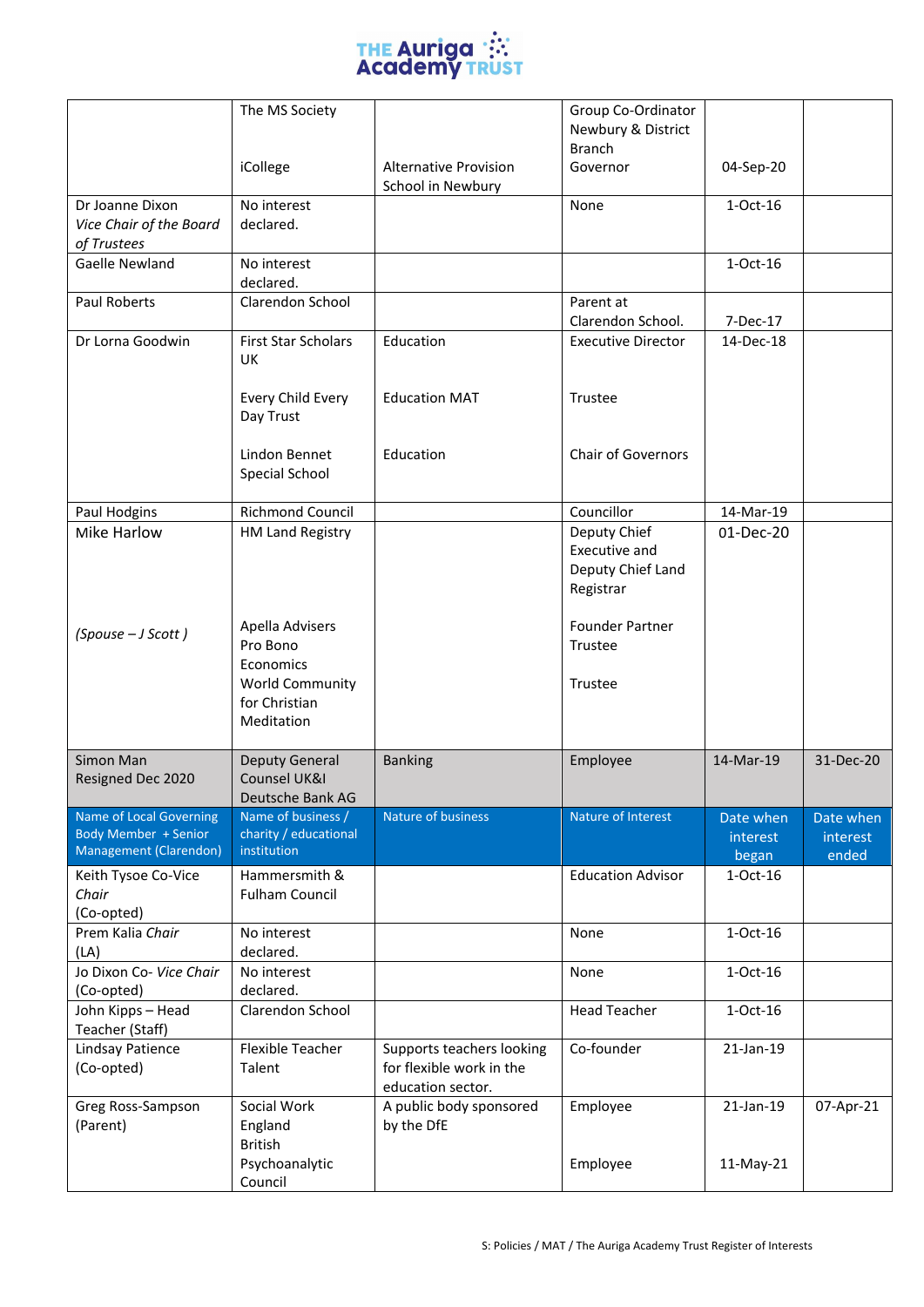

| Nandita Sinha               | No interest              |                                 |                              | 28-11-19      |           |
|-----------------------------|--------------------------|---------------------------------|------------------------------|---------------|-----------|
| (Parent)                    | declared.                |                                 |                              |               |           |
| <b>Nick Travers</b>         | No interest              |                                 |                              | 17-12-19      |           |
| (Co-opted)                  | declared.                |                                 |                              |               |           |
| Roberta Borsotti            | <b>Staff Gateway</b>     |                                 |                              | 23-Sep-20     |           |
| (Co-opted)                  |                          |                                 |                              |               |           |
| <b>Bharat Gopalan</b>       | No interest              |                                 |                              | $6$ -Jul-21   |           |
|                             | declared.                |                                 |                              |               |           |
| <b>Rosemary Clark</b>       | <b>Teacher Clarendon</b> |                                 |                              | $1-Oct-16$    |           |
| (Associate)                 |                          |                                 |                              |               |           |
| Angela Mason                | <b>Teacher Clarendon</b> |                                 |                              | $1-Oct-16$    |           |
| (Associate)                 |                          |                                 |                              |               |           |
| Jayne Gray                  | <b>Teacher Gateway</b>   |                                 |                              | 1-Oct-16      |           |
| (Associate)                 |                          |                                 |                              |               |           |
| John Collins                | <b>Teacher Clarendon</b> |                                 |                              | 23-Sep-20     | 15-Sep-21 |
| (Staff)                     |                          |                                 |                              |               |           |
| Resigned Sep 2021           |                          |                                 |                              |               |           |
| James Straker-Nesbit        | No interest              |                                 |                              | 17-12-19      | 22-Mar-21 |
| (Co-opted)                  | declared                 |                                 |                              |               |           |
| Resigned Mar 2021           |                          |                                 |                              |               |           |
| Name of Local Governing     | Name of business /       | Nature of business              | Nature of Interest           | Date when     | Date when |
| <b>Body Member + Senior</b> | charity / educational    |                                 |                              | interest      | interest  |
| Management                  | institution              |                                 |                              | began         | ended     |
| (Strathmore)                |                          |                                 |                              |               |           |
| Harry James - Vice          | <b>Education Support</b> | <b>Education Charity</b>        | Trustee                      | 18-Jul-16     |           |
| Chair                       | Partnership              |                                 |                              |               |           |
| (Co-opted)                  | Auriga Academy           |                                 | Chair of Trustees            |               |           |
|                             | Trust                    |                                 |                              |               |           |
|                             | National Leader of       |                                 | Consultant                   |               |           |
|                             | Governance               |                                 |                              |               |           |
|                             | The MS Society           |                                 | Group Co-Ordinator           | 01-Oct-17     |           |
|                             |                          |                                 | Newbury & District           |               |           |
|                             |                          |                                 | <b>Branch</b>                |               |           |
|                             | iCollege                 | <b>Alternative Provision</b>    | Governor                     | 04-Sep-20     |           |
|                             |                          | School in Newbury               |                              |               |           |
| Ivan Pryce - Head           | Strathmore School        |                                 | <b>Head Teacher</b>          | 1-Oct-16      |           |
| Teacher                     |                          |                                 |                              |               |           |
|                             | Sybil Elgar School       |                                 |                              |               |           |
|                             | (National Autistic       | Education                       | Governor                     | <b>Nov-19</b> |           |
|                             | Society)                 |                                 |                              |               |           |
|                             | Deborah Pryce            | Music teacher - 1 day pw        | Employee                     |               |           |
|                             | (Spouse)                 |                                 | Strathmore School            |               |           |
| Lauren Crew                 | Strathmore School        |                                 | Teacher                      | 18-Dec-17     |           |
| (Associate)                 |                          |                                 |                              |               |           |
| Jane Curzon                 | <b>Strathmore School</b> |                                 | Friends of                   | 29-Oct-18     |           |
| (Parent)                    |                          |                                 | Strathmore School            |               |           |
| John Watkin - Chair         | No interest              |                                 |                              | $2-Apr-19$    |           |
| (Co-opted)                  | declared.                |                                 |                              |               |           |
| Tom McFall                  | No interest              |                                 |                              | 23-Sep-20     |           |
| (Co-opted)                  | declared.                |                                 |                              |               |           |
| Peter Evans                 | No interest              |                                 |                              | 23-Sep-20     |           |
| (Parent)                    | declared.                |                                 |                              |               |           |
| Rebecca Branch              |                          |                                 |                              |               |           |
|                             | No interest              |                                 |                              | $5$ -Jul-21   |           |
| (Co-opted)                  | declared.                |                                 |                              |               |           |
| Alexander Lee<br>(Co-opted) | Deer Park School         | Educational - Primary<br>School | Headteacher of the<br>School | $5$ -Jul-21   |           |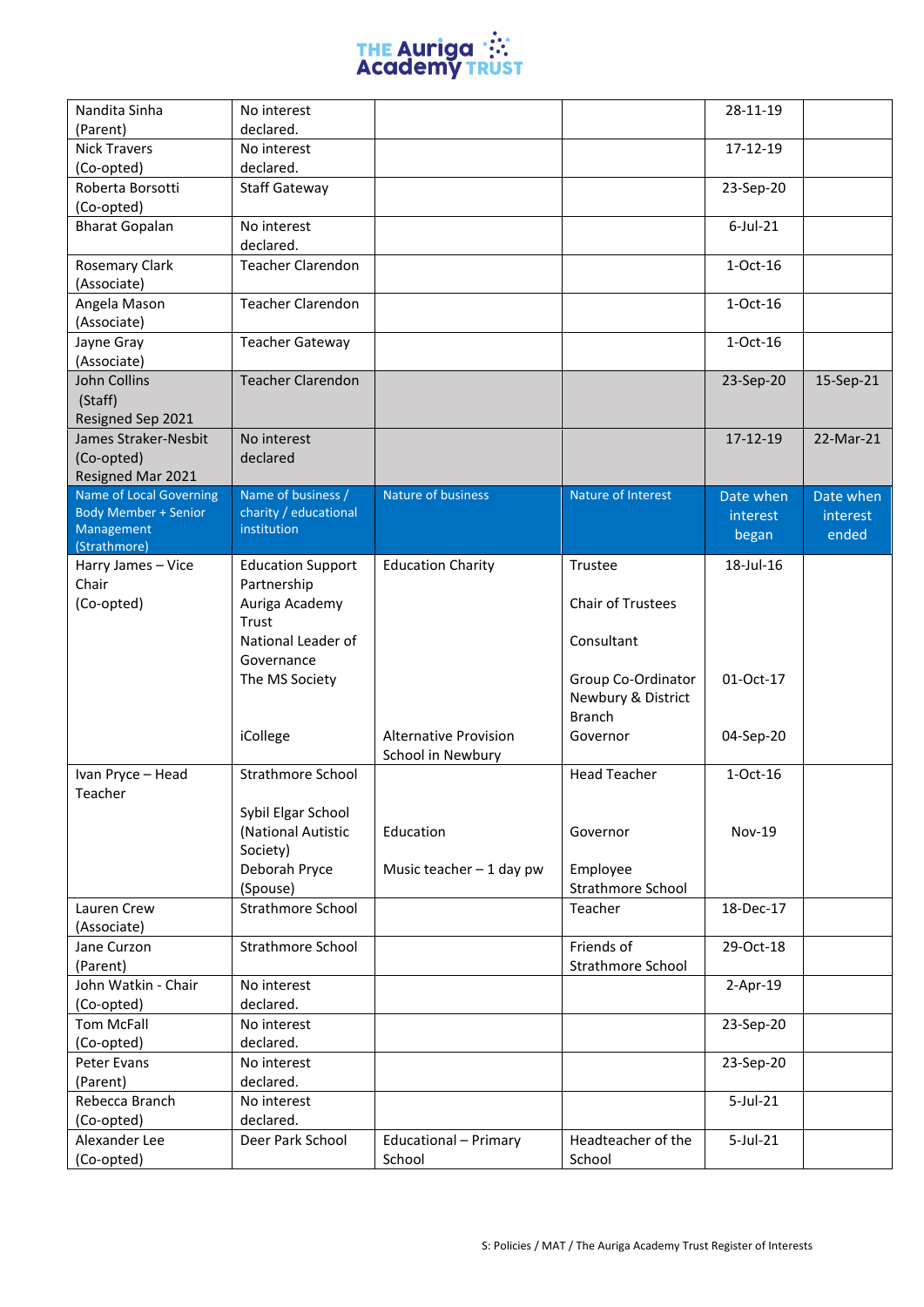

| Pam Dalton                                          | Sky                                  | Media                       | Director of Legal      | 20-Sep-21      |           |
|-----------------------------------------------------|--------------------------------------|-----------------------------|------------------------|----------------|-----------|
| (Co-Opted)                                          |                                      |                             | (Content)              |                |           |
|                                                     | Sandycombe                           | Legal Consultancy           | Director and Sole      | 20-Sep-21      |           |
|                                                     | Limited                              |                             | Shareholder            |                |           |
|                                                     | Daughters of Eden                    | Television & Film           | Director and Sole      | 20-Sep-21      |           |
|                                                     | <b>Productions Ltd</b>               | Production                  | Shareholder            |                |           |
| Emilia Armattoe                                     | HM Revenue &                         |                             | Employee               | 20-Sep-21      |           |
| (Co-Opted)                                          | Customs                              |                             |                        |                |           |
| Laura Dyer                                          | <b>Strathmore School</b>             |                             |                        | $5$ -Jul-21    |           |
| (Staff Governor)                                    |                                      |                             |                        |                |           |
| Amy Upton                                           | <b>Strathmore School</b>             |                             | Teacher                | 5-Jul-21       |           |
| (Staff Governor)                                    |                                      |                             |                        |                |           |
| Susie Connor                                        | <b>Strathmore School</b>             |                             | <b>School Business</b> | 29-Oct-18      |           |
| (Associate Member)                                  |                                      |                             | Manager                |                |           |
| Sarah Hurtado                                       | Strathmore School                    |                             | Deputy Head            | 15-Dec-17      |           |
| (Associate Member)<br><b>Eleanor Bukht</b>          |                                      |                             |                        |                |           |
| (Associate Member)                                  | <b>Strathmore School</b>             |                             | Deputy Head            | 26-Dec-18      |           |
| Adriana Martyr                                      | <b>Strathmore School</b>             |                             | <b>Assistant Head</b>  | 01-Dec-20      |           |
| (Associate Member)                                  |                                      |                             |                        |                |           |
| <b>Gaelle Newland</b>                               | No interest                          |                             | None                   | 29-Oct-18      | 23-Jul-21 |
| (Co-opted)                                          | declared.                            |                             |                        |                |           |
| Resigned July 2021                                  |                                      |                             |                        |                |           |
| <b>Suzan Dormer</b>                                 | No interest                          |                             | None                   | 8-Nov-17       | 29-Jun-21 |
| (LA Governor)                                       | declared.                            |                             |                        |                |           |
| Resigned June 2021                                  |                                      |                             |                        |                |           |
| Niki Crookdale                                      | <b>Schools Forum</b>                 |                             | None                   | 29 - Oct-18    | 15-Mar-21 |
| (Co-opted)                                          | <b>Holy Trinity Primary</b>          |                             | Governor               |                |           |
| Resigned Mar 2021                                   | School                               |                             |                        |                |           |
| Linda Sheehan                                       | Achieving for                        | <b>Children's Education</b> |                        | $2-Apr-19$     | 15-Mar-21 |
| (Associate Member -<br>Safeguarding)                | Children                             | <b>Services</b>             |                        |                |           |
| Resigned Mar 2021                                   |                                      |                             |                        |                |           |
| <b>Mike Harlow</b>                                  |                                      |                             | Acting CEO, Land       | $1$ -Jan- $19$ | 01-Dec-20 |
| (Co-opted)                                          |                                      |                             | Registry               |                |           |
| Resigned Dec 2020 as                                |                                      |                             |                        |                |           |
| governor to become                                  |                                      |                             |                        |                |           |
| <b>AAT trustee</b>                                  |                                      |                             |                        |                |           |
| <b>Name of Local Governing</b>                      | Name of business /                   | Nature of business          | Nature of Interest     | Date when      | Date when |
| Body Member + Senior<br><b>Management (Capella)</b> | charity / educational<br>institution |                             |                        | interest       | interest  |
|                                                     |                                      |                             |                        | began          | ended     |
| Dominic Sunderland -                                | Capella House                        |                             | Headteacher            | 01-Sep-21      |           |
| <b>Head Teacher</b><br>Andrew Whiteside -           | School<br>No interest                |                             |                        | $9$ -Jul-19    |           |
| Chair                                               | declared.                            |                             |                        |                |           |
| Michele Coleman                                     | No interest                          |                             |                        | $9$ -Jul-19    |           |
| (Co-opted)                                          | declared.                            |                             |                        |                |           |
| Naomi Greaves                                       | Achieving for                        |                             | Employee               | 9-Jul-19       | 01-Nov-20 |
| (Co-opted)                                          | Children                             |                             |                        |                |           |
| Peter Bailey                                        | No interest                          |                             |                        | 9-Jul-19       |           |
| (Co-opted)                                          | declared.                            |                             |                        |                |           |
| Peter Heyer                                         | No interest                          |                             |                        | $9$ -Jul-19    |           |
| (Co-opted)                                          | declared.                            |                             |                        |                |           |
| Melanie Bywell                                      | Vineyard Primary                     |                             | Governor               | Dec-16         |           |
| (Parent)                                            | School                               |                             |                        |                |           |